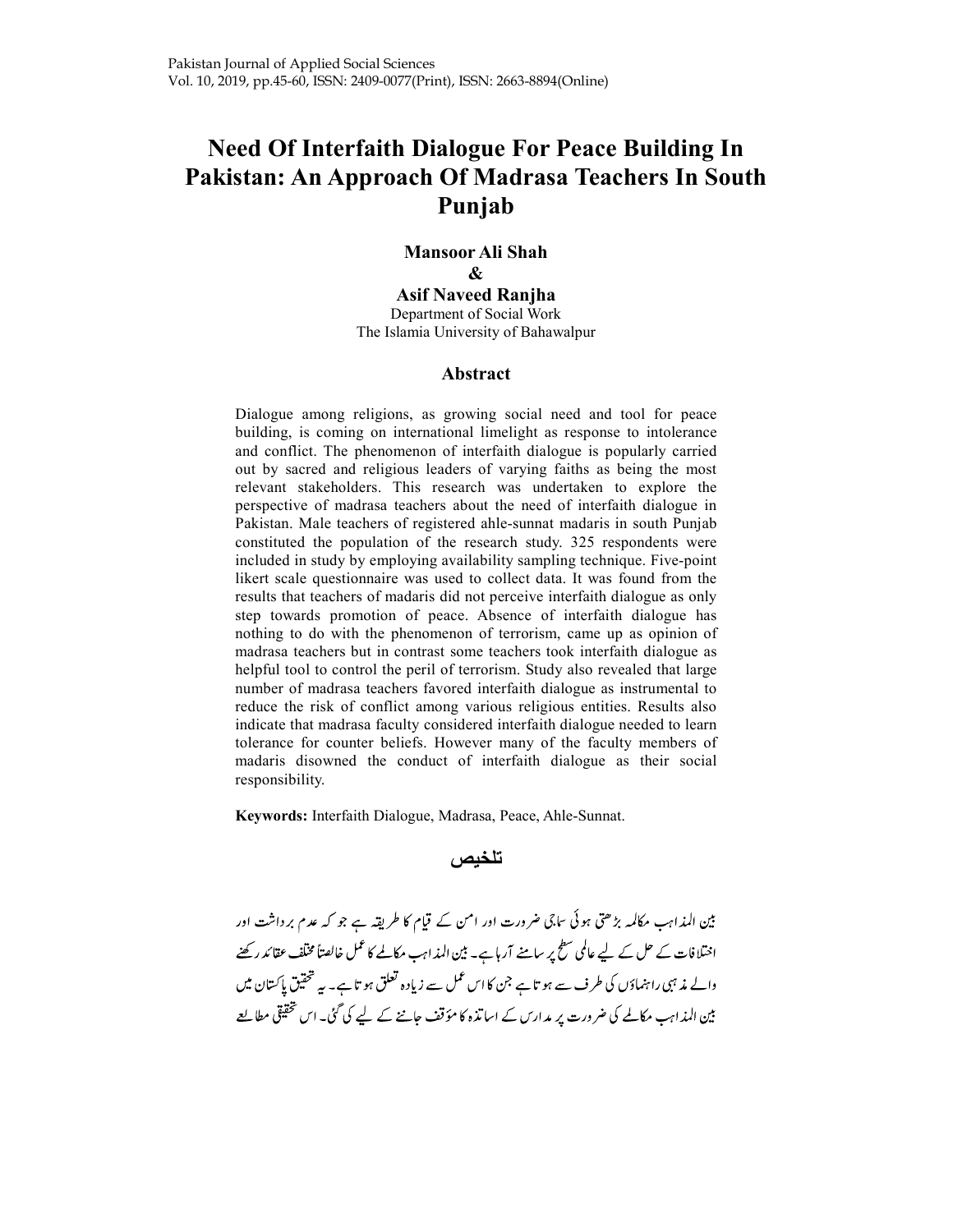میں جنوبی پنجاب میں اہل سنت کے اندراج شدہ مدارس کے مر د اساتذہ آبادی کے طور پر شامل تھے۔ کُل ۴۲۵جواب دہند گان اساتذہ کو سہولتی نمونہ بندی کے طریقے سے تحقیق میں شامل کیا گیا۔ مانچ نکاتی لکرٹ اسکیل سوالنامہ معلومات انٹھی کرنے کے لیے استعمال کیا گیا۔ نتائج سے پیہ معلوم ہوا کہ مدارس کے اساتذہ بین المذاہب مکالمے کو ہی اہم قدم نہیں خیال کرتے۔ مدارس کے زیادہ تر اساتذہ کی رائے کے مطابق بین المذاہب مکالمے کی عدم موجود گی کا دہشت گر دی کے عمل سے کوئی تعلق نہیں ہے جبکہ اس کے بر عکس بعض اسا تذہ بین المذاہب مکالمے کو دہشت گر دی کے عمل کو کم کرنے میں مد د گار سمجھتے ہیں۔ اس مطالعے سے ظاہر ہوا کہ اکثر اساتذہ بین المذاہب مکالمے کو مخلّف مذاہب کے مابین کشد گی کو کم کرنے میں مد د گار سمجھتے ہیں۔ نتائج سے یہ بھی ظاہر ہو تا ہے کہ مدارس کے اساتذہ مخالف عقائد کو برداشت کرنے کے لیے بین المذاہب مکالمے کو ضروری سمجھتے ہیں۔ تاہم مدارس کے اکثر اساتذہ بین المذاہب مکالمے کے عمل کو اپنی ساچي ذ مهه د ار ي ميں شامل نہيں سمجھتے۔

كليدي الفاظ: بين المذابهب مكالمه، مدرسه، امن، اہل سنت

## Introduction

Peace and peace building have become the most serious and conspicuous concern of the present day world. Efforts around the globe are going on to establish peace whereby apart, from other options for peace building interfaith dialogue has come to limelight and has caught the attention of stake holders. Peace is taken as complex and continuous process due to its changing nature and need which are linked with human survival. Political and religious aspects are valued in peace as it is mainly concerned with human wellbeing being (Carr, 2014). Quoting Oscar Romero, Sahin (2009) mentions peace as generosity, right, duty and dynamism.

Peace is absence of war or violence. It must also be coupled with prompt justice because peace devoid of justice is no peace. In each time and clime peace has been a dire human need but in this modern age peace has become that much imperative for the society that survival of humankind now rests on it. It has now become the matter of life and death for human kind. That's why peace with presence is life and peace with absence is death (Khan, 2015). Dialogue implies to purposeful and meaningful talk among the people with different identities and backgrounds to come closer and to develop a deeper understanding about each other (Kurucan & Erol, 2012). Peace is the primary right of every human being dwelling beneath the sky and for peace non-violence stands as a prerequisite. Humans are made to live non-violently and by doing so peace could be established (Kefa & Moses, 2012).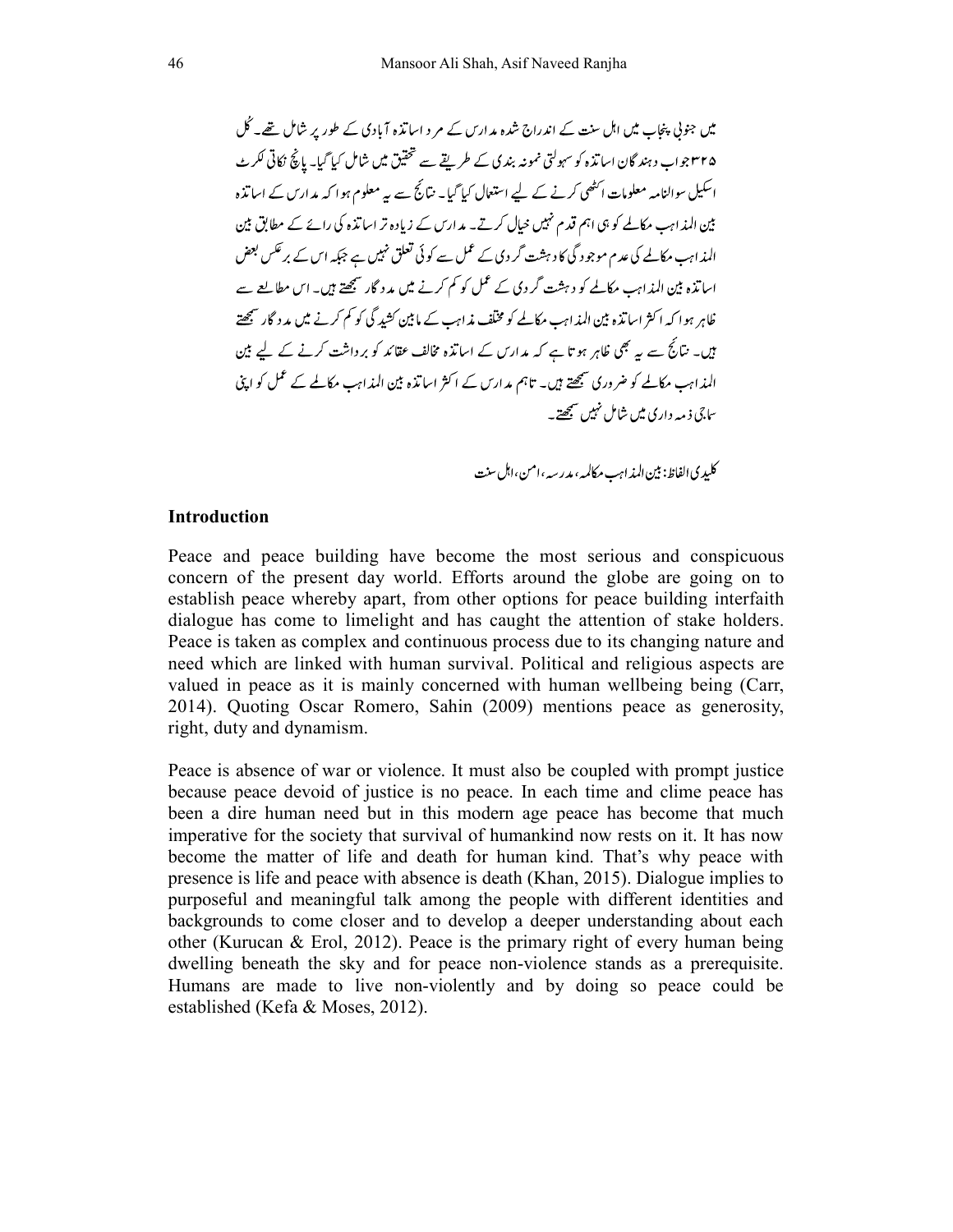Interfaith dialogue is a productive interaction of the people who are the devotees of different religions with different dogmatic patterns, with the resolution to reach at cohesions in faith and value structure to find the potentials for peaceful and nonviolent co-existence (Sanaullah, 2014). Interfaith dialogue designates to convergence of souls amongst the adherents of opposing religions. It refers to fruitful discussion between followers at religious level. It's a communal walk on the road to truth and enterprise in projects of shared interests (Arinze, 1990). Mahmood and Ghauri (2013) argue that globalization period is high time of interfaith dialogue to understand others. Interfaith dialogue is essential instrument to terminate conflicts and to build peace (Farjan, 2013). We witness another argument by Salwa Kader that interfaith dialogue can be taken as tool for developing understanding between people having different faiths (Mehta, 2016). She further explains that religion cannot be blamed for violence which is considered by some circles. Religious differences have always been one of the conspicuous landscapes of human society. This is why interfaith dialogue has been existent in one or other form from the olden days. Prophet Muhammad (PBUH) nearly fourteen hundred years before arranged a three-religion conference that we call a trilogue to discuss and share understanding on religious affairs. The objective of dialogue should always be to arrive at settlement on applied aspects instead of theoretical aspects of religion. Interaction of the people belonging to different faiths is an un-proclaimed dialogue in itself that serves the purpose of dialogue on its own (Khan, 2015).

The institute in which schooling about Islam is rendered is called *Madrasa*. This word comes from Arabic language. Madrasa imparts education in Quran, Hadith, Fiqh alongside science, literature, logic and languages.They also train the students on Islamic life style (R. Ahmed, Dahar, & Dahar, 2016).

According to Bano (2007a) madrasa education system was playing vital role in free education of more than 1.5 million children as state had shortage of institutions and quality education. Bano (2007b) finds different system and order of knowledge in madrasa in Pakistan where knowledge evaluation is based on well designed mechanism. In Pakistan, South Punjab is the house of a large number of madaris which also contain a large number of students and faculty. Wafaq-ul-Madaris-ul-Arabiya Pakistan represents Deoband school of thought, Tanzeem-ul-Madaris-ul-Arabiya represents Barelvischool of thoughts and Wafaqul-Madaris-ul-Salfia represents Ahle Hadith school of thought (M. R. Ahmad, 2013). Pakistan is the country where mainstream of the people are traditional and are tending towards religion. This robust attachment with religion always favored for rendering religious education. That's why madaris (seminaries), imparting services of religious and spiritual education, are found every wherein the country.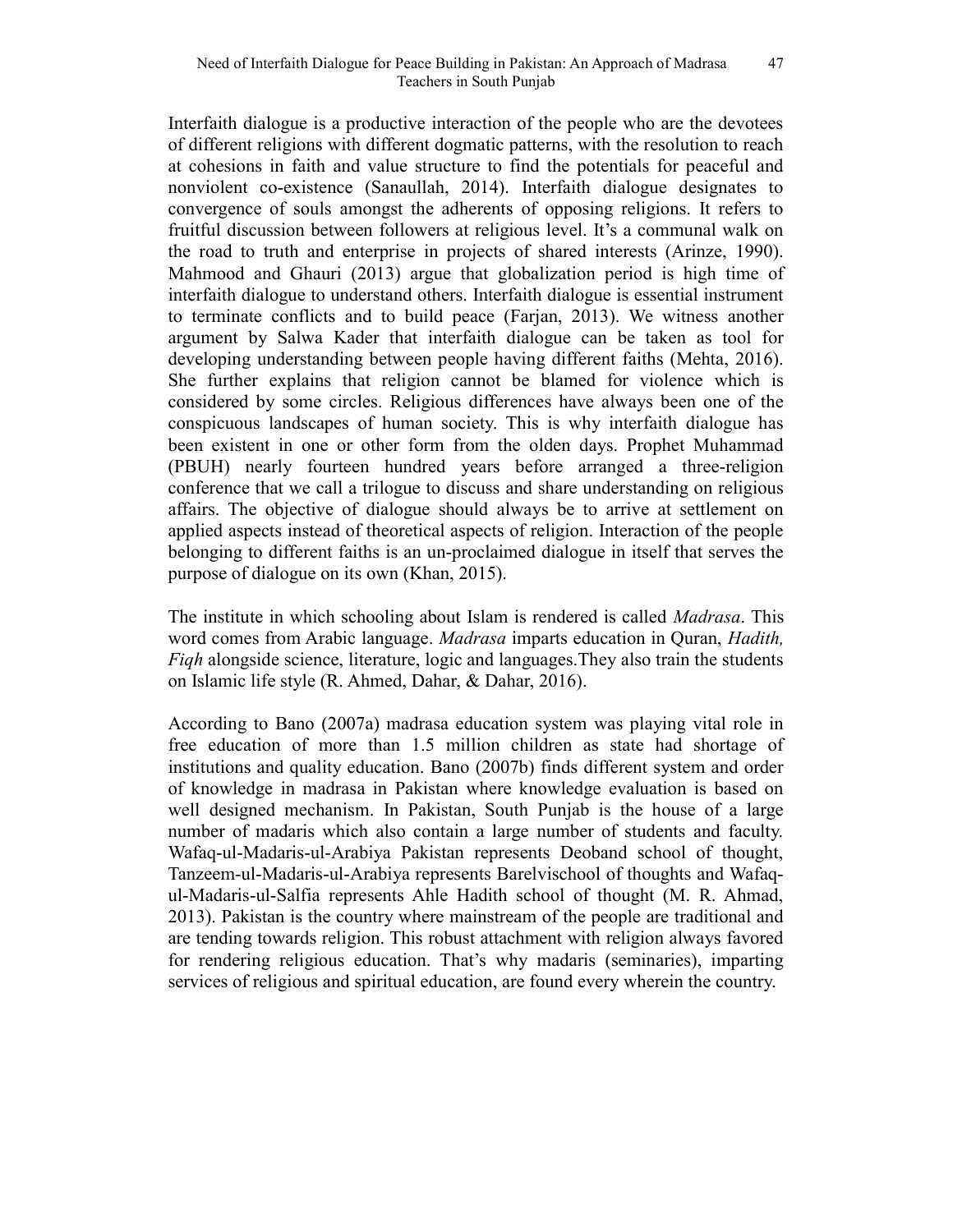This research work is based on MPhil dissertation. It is characterized with the objective to study the perspective of madrasa teachers regarding need of interfaith dialogue. Teachers of madaris, situated in south Punjab, were respondents of the study. This research work helped to know what were madrasa people thinking regarding interfaith dialogue as a growing social need and step towards establishing peace. Questions pertaining to need of dialogue in Pakistan and role of madrasa faculty were included.

# Literature Review

The term interfaith dialogue that has numerous implications first came into use in western nations almost three decades before and later it routed to other parts of the world. To resuscitate the relations with the entire world interfaith dialogue is incumbent for Islam. Holy Quran also calls for dialogue on mutual terms with the people of Book (Nadvi, 2012).

Predominantly interfaith dialogue is a process of verbal discussion grounded on words of understanding and respect. It is a bilateral process in which two or more parties endeavor to display what they believe in and listen others with respect. Its objective is to learn truth from one another. It also encourages thinking out of box by breaching shells around to explore more truth. This is only dialogue through which we may enrich our understanding and can curtail the abhorrence and incorrect perceptions about fellow humans (Khambali, Sintang, Senin, & Shahrud-Din, 2013).

Dialogue among religions can be supportive in elevating our understanding about ourselves by contextualizing with others who have difference of faith tradition than that of ours (Kurucan & Erol, 2012). Inter-religious dialogue will assist to avert the misapplication of religion for vested interest. In the present day world different political, economic and geo-political conflicts amongst states are termed as conflicts among religions. De-politicization of religion is necessary for the present world and could only be done through a thoughtful and meaningful dialogue (A. Ali, 2012). According to Scheffler (2007) peace is not there among religions if dialogue does not exist among religions.

Interfaith dialogue is not an answer to all the worries of the world especially where there is long-standing chaos and political shakiness. When there is dire unevenness of control and deficiency of political will, there dialogue fails to work. There is no victor and loser in dialogue its lone objective is to land on certain viable settlement. It further endeavors to bring the people nearer and makes them share their standpoints and discover novel designs. Dialogue does not work instantaneous to settle the matters rather it has to go a long way to drag the tension to an end and to pave the way towards economic and social prosperity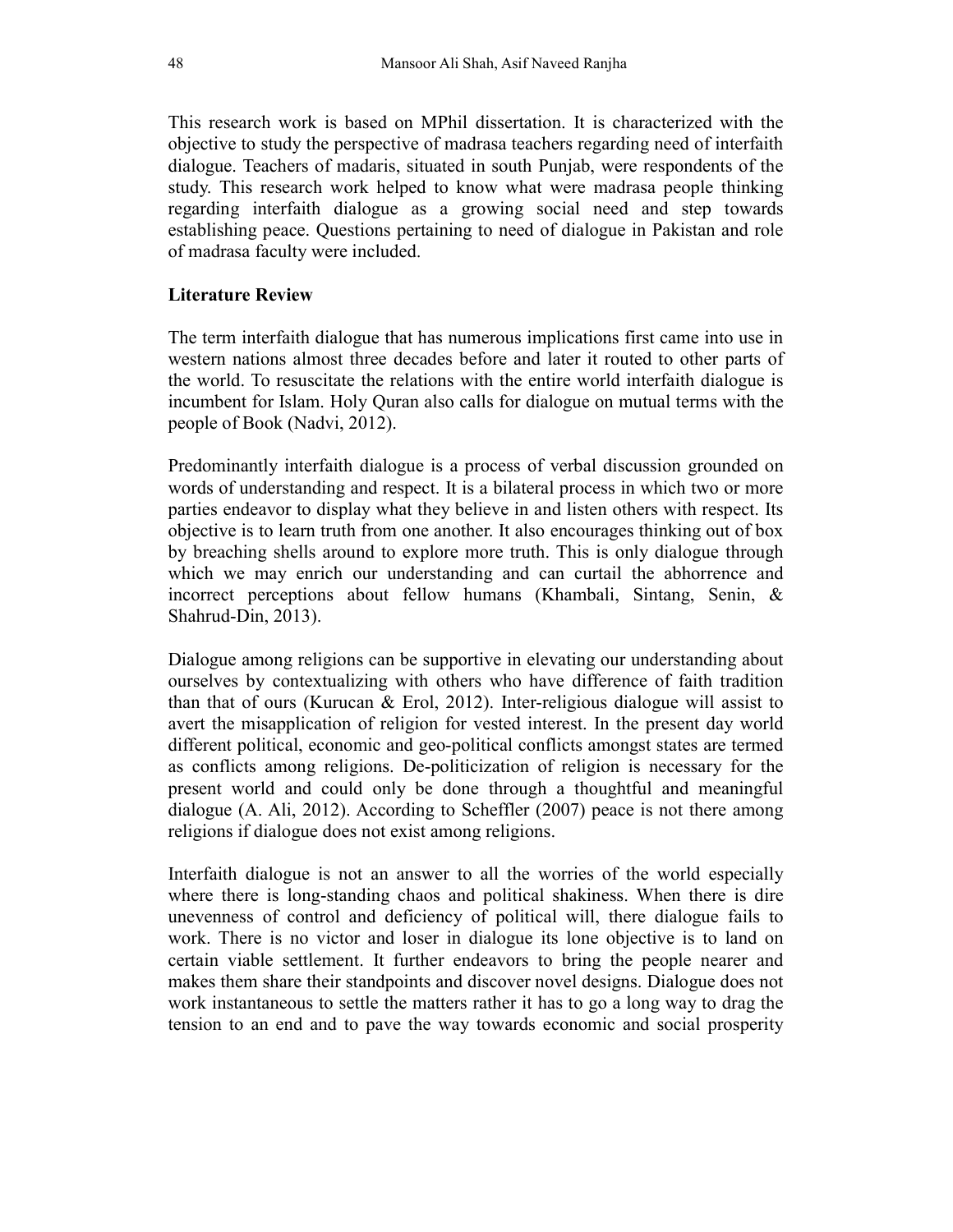(UNDP, 2009). Interfaith dialogue must be undertaken with unambiguous and evidently explained objectives. Through dialogue mutual problems like problems of community living, women specific issues, leadership matters etc. should be conversed to work out some broadly and collectively agreed solutions. Interfaith dialogue occurs when adherents of different religions come closer with the intention to enhance understanding about one another. Dialogue is a way forward to solve numerous long lived problems and misconstructions. Dialogue is never evangelism and debates rather an attempt to comprehend and appreciate those who are dogmatically different from you (Yusof & Ab Majid, 2012).

According to Joyner and Mengistus (2012), top leadership is not preferred to undertake the process of interfaith dialogue. For this purpose, local level leadership is more preferred which has additional potential to establish peace by making people engaged in dialogue. Interreligious dialogue does not target to transform or to get part-taker into complete agreement to devise a novel religion that is commonly acceptable. Rather it resolves to achieve a compassionate understanding of others so that existing with peace and coherence may come true. It further resolves to uphold spirit of trust and to get people work together for social advancement (Castro, 2006).

Nadvi (2012) argues that keeping the path and pace desirable, dialogue should not be altered into a fiery debate because debate will not attain anticipated goals and will contribute in dissonance and will yield vehemence pushing peace far-flung. For having interfaith dialogue on right course, dialogue must be carried out only by those who are with vast knowledge and acumen and have grasp on religious matters. Politicians are never supposed to be the part of interfaith dialogue. Objectives must be set with agreement of all stakeholders who take part in dialogue. To arrive at worthy results all partakers of dialogue should admit the importance and value of each other. This type of dialogue can harvest the consequences of prevailing worldwide peace, resolution of conflicts and can ensure the promotion of education, justice and economic security for all (Jami, 2012). As dialogue is a scholarly discourse so it has to be only by those who enjoy proficiency in religious matters (Yusof & Ab Majid, 2012). Villumstad (2002) accentuated that principle of fair representation is extremely essential to be esteemed. Only contemporaries and compatibles can participate in dialogue process. Disparity of stature like master and slave, affluent and pauper, erudite and uneducated controverts the spirit of dialogue. Talks must be arranged within a meta-religious outline which evolves a reception to the communal dogmas of parties without any prejudices to the dissimilarities. Furthermore, do not conceal your thoughts rather be open about dissimilarities without making any degradation and criticism. It is also in line with principle that never compels others to get transformed over your side (I.-a.-D. Ahmad, 2008).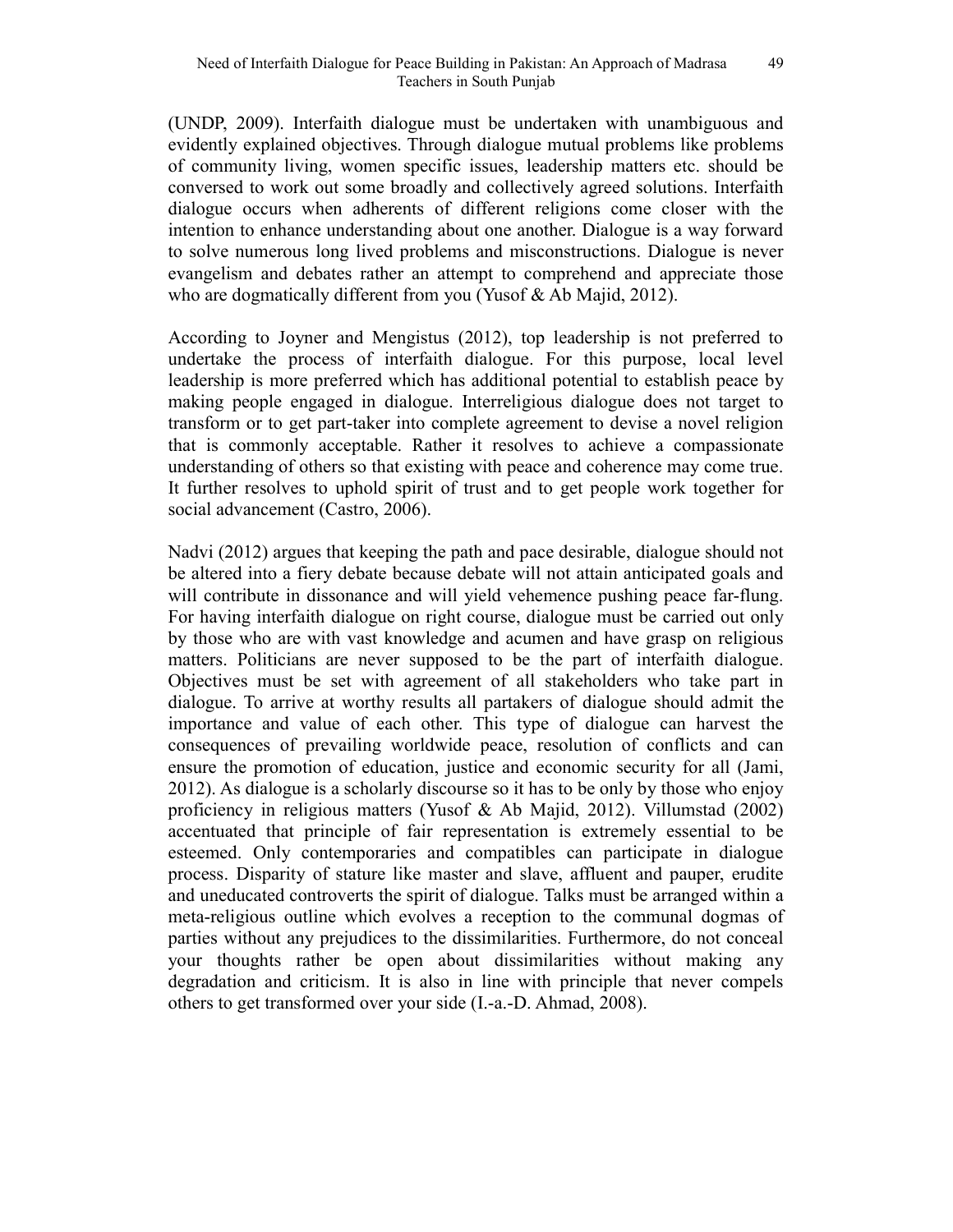In principle religious specialists and leaders are the most appropriate ones who can take forward the phenomenon of interfaith dialogue for establishing peace. Failure in doing so would never produce the anticipated outcomes of dialogue (Karim, Saili, & Khambali, 2014). Since centuries religion has always been a cause of encounter and polarity amongst societies having different religious and cultural identities. Where the admirers of varying religions and belief systems plunge in conflicts, there religious and irreligious groups also collide with each other. That's why in dialogue process taking both religious and nonreligious actors onboard is vital. For the establishment of peace, part of religious scholars and authorities and religious institutions has to be stretched (Rasul, 2009).

West has twofold face as on one side there is invitation for interfaith dialogue whereas on the other side the doctrine of clash of civilization is getting stronger acceptability in the minds of westerns. As a matter of fact west is striving to overthrow all opposing civilizations through the smokescreen of interfaith dialogue otherwise they have nothing to do with counter faiths (Hayat, 2012). According to Koreshi (2001), dialogue among the unlike faith groups has no importance in present world any more. World is speedily slipping towards a ferocious and gory clash among religions and civilizations. At smaller level this clash is very apparent between Islam and Hinduism and Christians and on larger level we can anticipate it between the west and the rest (Huntington, 1997). There are uninterrupted attempts to make Muslim world militarily feeble and reliant on economic super powers (Joyner & Mengistus, 2012).

To counter the doctrine of Clash of Civilizations by Huntington, dialogue is obligatory for keeping world in order instead of fashioning a new world order. Hans Kung rightly says "No world order without peace; no peace in the world without dialogue between the world religions; no world order without a global ethic. No efficacious global ethic without a genuine dialogue between the world of religions" (Coleman, 2007).

Madrasa, as a word of Arabic language that means of 'centre of learning' (Z. S. Ahmed, 2009). It also denotes to a school of religious and spiritual education (M. M. Ali & Kishore, 2014). Madrasa stands for a conventional and conservative school for teaching Islam as religion with the major goal to produce a lot of Islamic scholars and intellectuals to guide and lead Muslim Ummah (H. Ali, Mashhadi, & Khan, 2015).

In Pakistan, some madaris are merely offering services related to oration skills of Holy Quran however; most of the madaris are offering Dars-e-Nizami, an eight year course in religious sciences. Each madrasa is registered with one or other education board identified as Wafaq (education board). Total four Wafaqs are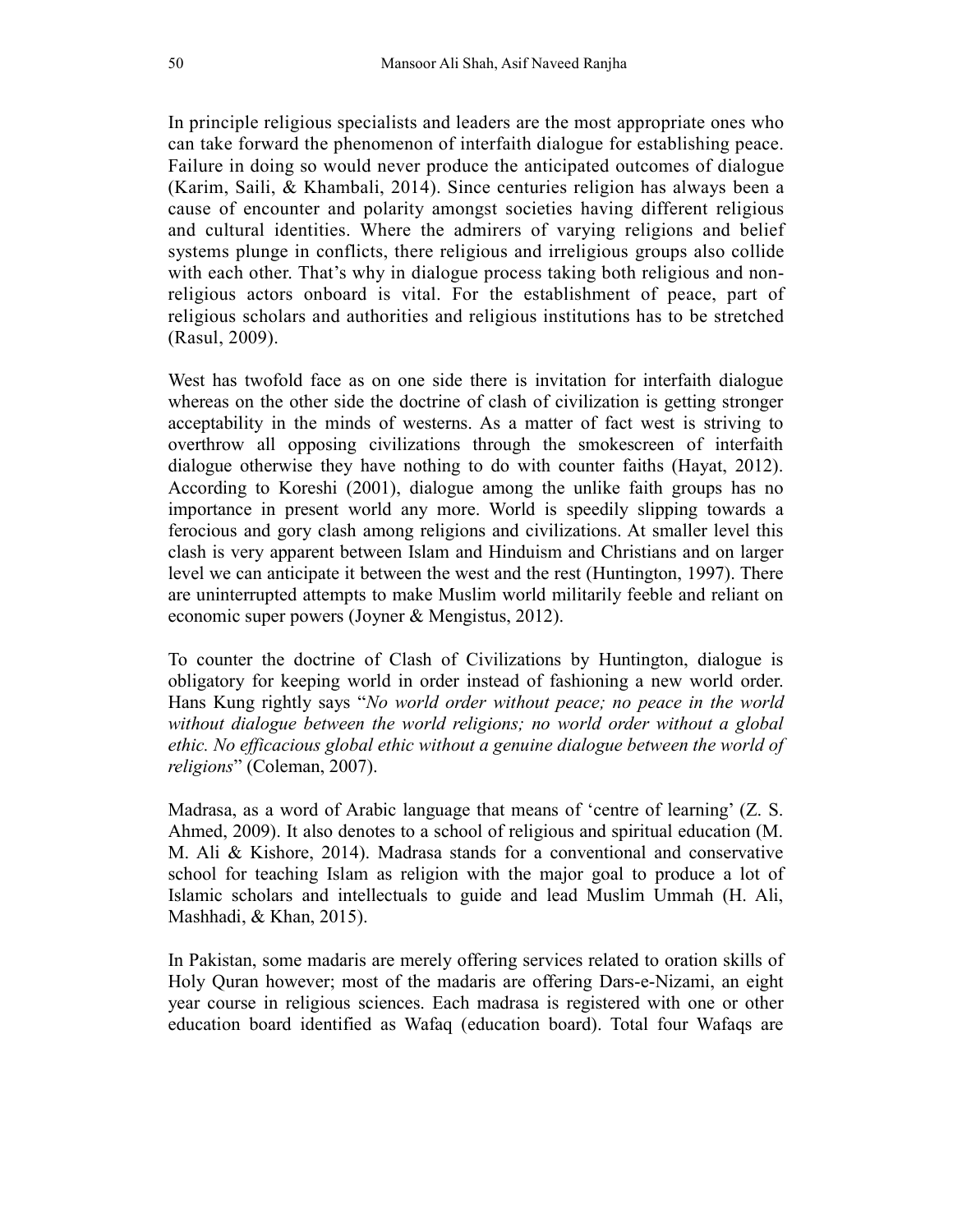operating in Pakistan representing different school of thoughts. Out of four, three Wafaqs represent three different Sunni schools of thoughts whereas one Wafaq represents Shia school of thought (M. R. Ahmad, 2013) .

The time Pakistan came into reality in 1947 there were nearly 137 madaris operating in Pakistan but in forthcoming years this number swiftly increased to 20000 (Abu-Nimer & Kadayifci, 2011). In 1960 this figure increased to 401, in 1971 it reached to 893, during 1979 this number elevated to 1745 and in 1988 the count of madaris reached to 3000. Currently there are almost 35,000 madaris operating in Pakistan out of which only Punjab is housing nearly 12000 madaris. The unregistered and unfettered madaris in Fata are other than these (Ramzan, 2015). It is a compelling reality that madaris are serving society by giving free education with boarding facility to a large number of students (M. R. Ahmad, 2013).

In Pakistan total four Wafaqs (Boards) are functioning which represent different school of thoughts. Three Wafaqs represent three different Sunni schools of thoughts whereas one Wafaq represents Shia school of thought. Wafaq-ul-Madaris-ul-Arabiya Pakistan, established in 1959, represents Deoband school of thought with head office in Multan, Tanzeem-ul-Madaris-al-Arabiya, established in 1960, represents Barelvi school of thought with head office in Karachi and Wafaqul-ul-Madaris-al-Salfia, established in 1955, represents Ahle Hadith school of thought with head office in Faisalabad (M. R. Ahmad, 2013). All the Wafaq (Boards) are responsible to register and give accreditation to madaris of their corresponding sect, design curriculum, arrange examinations and do certification. In Pakistan madaris are thought to be welfare-oriented organizations which render not only free education but also offer the facility of boarding and accommodation to indigent students (Ramzan, 2015).

Sect-wise breakup explained that Barelvi madaris are 6606 in figure followed by Deobandimadaris which are 6106 around the Punjab province. The figure of registered Barelvi madaris are 3656 and rest of the 2950 are unregistered. Likewise, 3092 Deobandi madaris are registered and 3014 madaris are unregistered in Punjab. Whereas, Ahl-e-Hadith have 840 madaris with 408 as registered and 432 madaris as unregistered (The Express Tribune, 2015). Southern Punjab is housed with plethora of madaris which cater great number of students and faculty members (M. R. Ahmad, 2013). The aggregate figure of madaris belonging, to these three schools of thoughts are 4660 in three divisions (Bahawalpur, Multan and Dera Ghazi Khan) of South Punjab, with the division of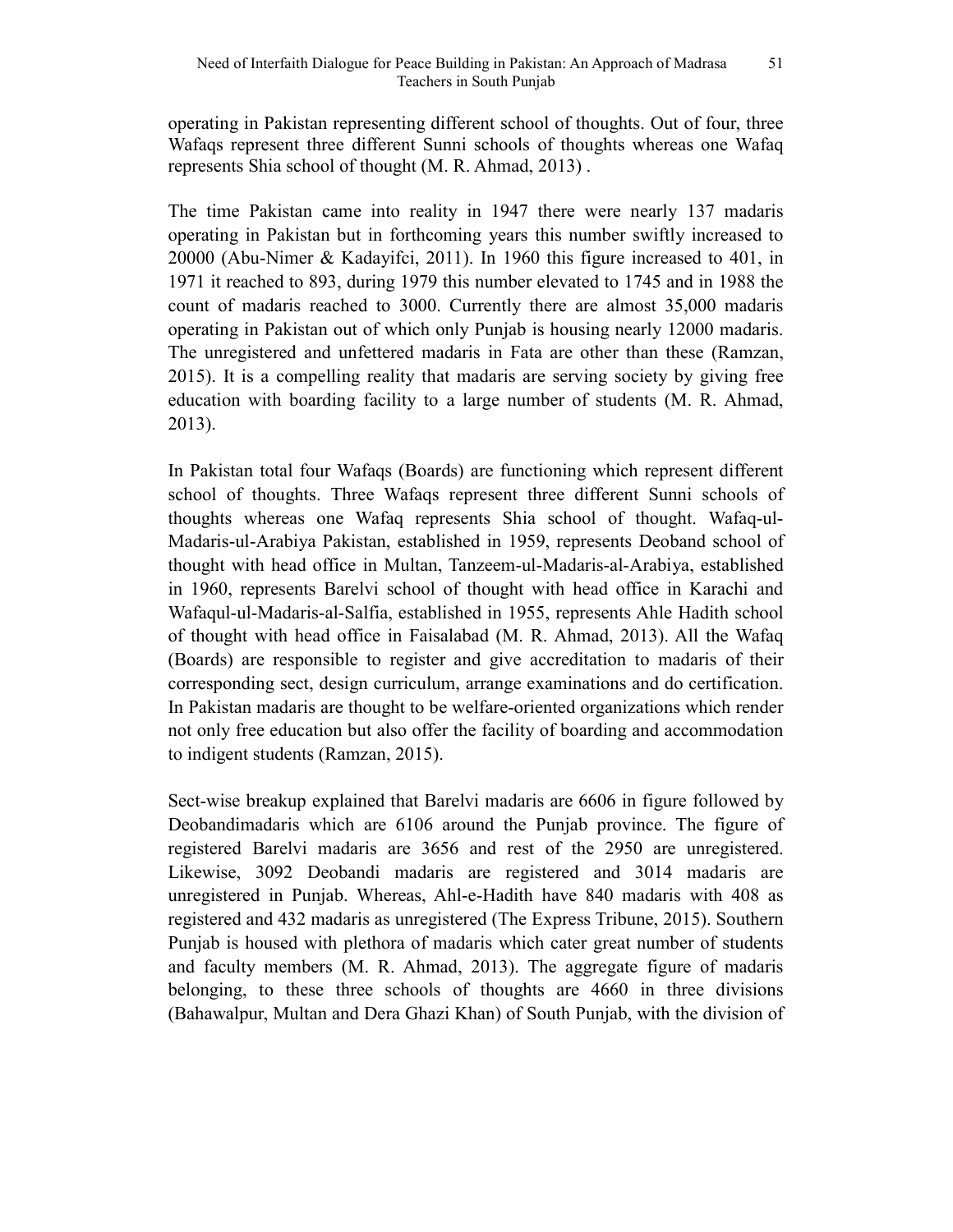2298 madaris of Barelvi sect , 2158 madaris of Deoband sect and 204 madaris of Ahl-e-Hadith sect (Ramzan, 2015).

## Methodology

The present study is descriptive in nature and was under taken by employing social survey method. To collect the data, Five-Point Likert-type scale questionnaire was devised and administered. Teachers of registered madaris of AhleSunnat school of thought were the population of the study. The geographical area of the study was three divisions (Multan, Bahawalpur and Dera Gazi Khan) of South Punjab. Quota sampling method coupled with availability sampling method was opted as sampling technique to draw desired sample. Data collection process took a period of three month as all the respondents were physically approached. As the respondents were not conversant with English language the tool of data collection was translated into Urdu language. After the accomplishment of data collection, data was analyzed by Statistical Package for Social Sciences (SPSS) to reach at results and conclusion. To delimit the study, limitations were set whereby faculty members of only south Punjab madaris, faculty members who only teach students of Dars-e-Nizami, only male faculty members and faculty of Ahl-e-Sunnat madaris were included in study.

| <b>Response</b>       | Frequency | Percentage |
|-----------------------|-----------|------------|
| Agree                 |           | 17.8       |
| <b>Strongly Agree</b> | 30        | 9.2        |
| Don't Know            |           | 4.6        |
| Disagree              | 202       | 62.2       |
| Strongly disagree     |           | 6.1        |
| Total                 | 325       | 100        |

Results and Discussion

Table: 1 Only interfaith dialogue will ensure peace in Pakistan

Above table is about the results pertaining to peace in Pakistan through interfaith dialogue. 62.2% respondents disagreed that interfaith dialogue was only way towards peace in Pakistan and 6.1% respondents strongly disagreed that interfaith dialogue would ensure peace in Pakistan. Nearly one fifth (17.8%) respondents agreed with interfaith dialogue as only step towards peace. 9.2% respondents strongly agreed with the statement whereas, 4.6% respondents expressed indifference about it.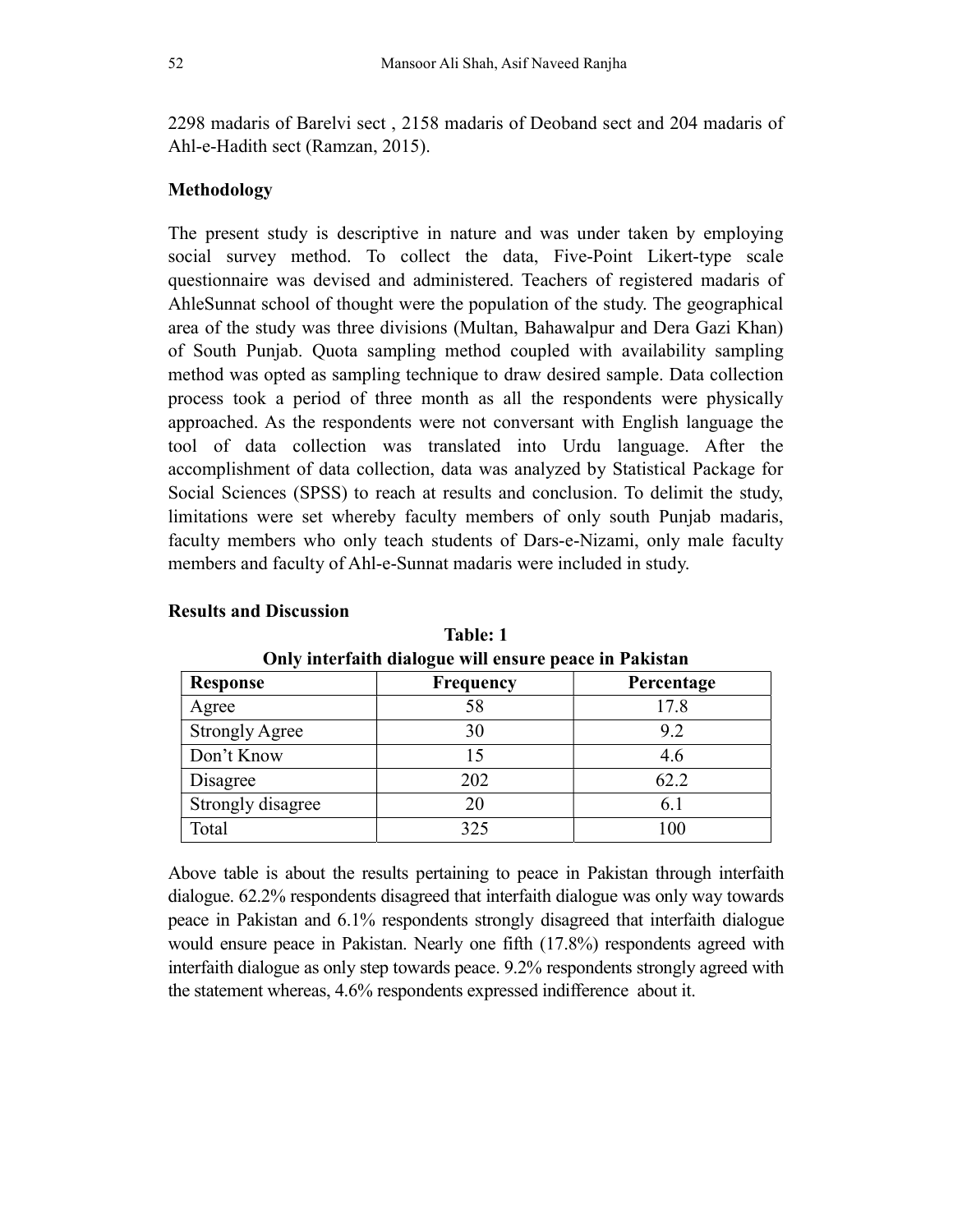| Response              | <b>Frequency</b> | Percentage |
|-----------------------|------------------|------------|
| Agree                 | 16               | 35.7       |
| <b>Strongly Agree</b> |                  | l I.4      |
| Disagree              |                  | 28.6       |
| Strongly disagree     |                  | 24.3       |
| Total                 | 325              | 100        |

Table: 2 Interfaith dialogue will help to understand and respect each other religion

Table 2 contains results about understanding and respecting each other religion through dialogue. Almost one third (35.7%) respondents agreed that dialogue would help to understand and respect the religion of other people. Some respondents (11.4%) expressed strong agreement with the statement. Over one fourth (28.6%) respondents went in disagreement with it whereas; another one fourth (24.3%) respondents exhibited strong disagreement and opposed the statement.

Table: 3 Present wave of terrorism in Pakistan is due to absence of effective interfaith dialogue

| $\mathbf{u}$ $\mathbf{u}$ |                  |            |
|---------------------------|------------------|------------|
| Response                  | <b>Frequency</b> | Percentage |
| Agree                     |                  | .6.9       |
| <b>Strongly Agree</b>     |                  |            |
| Disagree                  |                  | эс         |
| Strongly disagree         |                  | 13 4       |
| Total                     |                  | 00         |

The above drawn table goes to exhibit findings about present wave of terrorism and absence of interfaith dialogue. A large number of respondents (56%) opined that wave of terrorism was not due to absence of interfaith dialogue, 23.4% respondents also disagreed with the statement with strong voices. However, some respondents (16.9%) agreed that present wave of terrorism was due to absence of interfaith dialogue and 3.7% emphasized the statement in agreement.

| Interfaith dialogue will help to control the menace of terrorism |                  |            |
|------------------------------------------------------------------|------------------|------------|
| Response                                                         | <b>Frequency</b> | Percentage |
| Agree                                                            | 133              | 40.9       |
| <b>Strongly Agree</b>                                            |                  | 29.8       |
| Disagree                                                         |                  | 21.5       |
| Strongly disagree                                                | 25               | 77         |
| Total                                                            | 325              | 100        |

Table: 4 Interface will help to control the menace of terrorism  $\mathbf{r}$  to control the menace of terrorism of terms of terms of terms of terms of terms of terms of terms of terms of terms of terms of terms of terms of terms of te

The above drawn table holds the results in regard to control the menace of terrorism through interfaith dialogue. More than one third respondents (40.9%)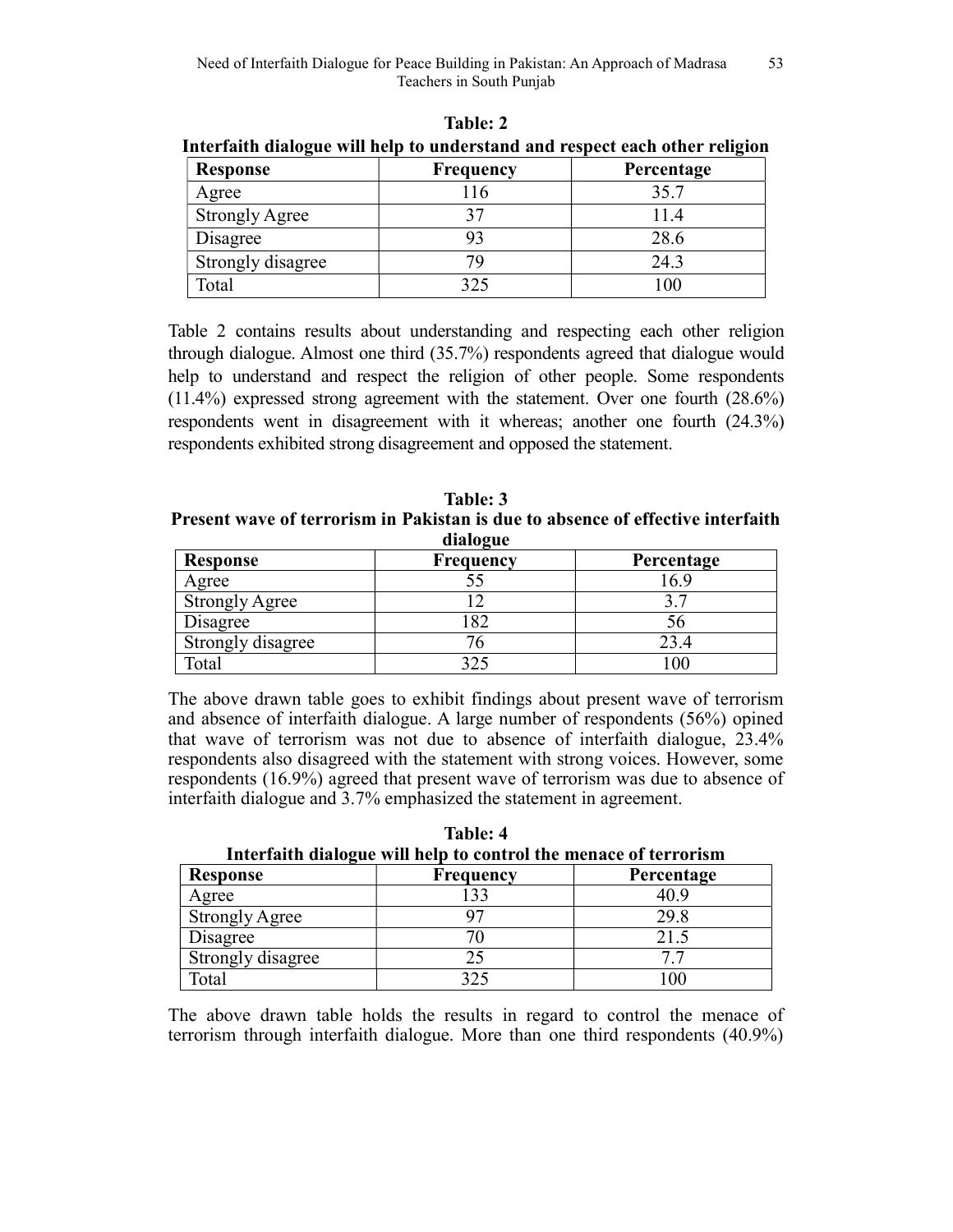expressed moderate agreement with the statement while 29.84% respondents expressed strong agreement. Almost one fifth respondents (21.5%) disagreed that interfaith dialogue would help to control the menace of terrorism whereas; some respondents (7.7%) strongly disagreed with the statement. Majority stood in agreement with the said phenomenon.

| Table: 5                                                                      |
|-------------------------------------------------------------------------------|
| Interfaith dialogue will reduce the risk of conflicts among various religious |
| entities in Pakistan                                                          |

| <b>Response</b>       | <b>Frequency</b> | Percentage |
|-----------------------|------------------|------------|
| Agree                 | 211              | 64.9       |
| <b>Strongly Agree</b> | 68               | 20.9       |
| Don't Know            |                  | 0.9        |
| Disagree              | 32               | 9.8        |
| Strongly disagree     |                  | 3.4        |
| Total                 | 325              | 100        |

This table speaks about the results regarding reduction of risk of conflicts among various religious entities in Pakistan through interfaith dialogue. A dominant number of respondents (64.9%) went in moderate agreement that interfaith dialogue would reduce the risk of conflicts among various religious entities whereas, 20.9% respondents showed a strong agreement in favour of the statement Some respondents (9.8%) were disagree whereas, 3.4% respondents expressed strong disagreement.

| -                     |           |            |
|-----------------------|-----------|------------|
| Response              | Frequency | Percentage |
| Agree                 | 157       | 48.3       |
| <b>Strongly Agree</b> | 83        | 25.5       |
| Don't Know            | 13        | 4          |
| Disagree              | 42        | 12.9       |
| Strongly disagree     | 30        | 9.2        |
| Total                 | 325       | 100        |
|                       |           |            |

Table: 6 Interfaith dialogue will help to learn tolerance for counter beliefs

The above table shows findings related to learning tolerance for counter beliefs through interfaith dialogue. Almost one half respondents (48.3%) respondents favored that dialogue would help to learn tolerance for counter beliefs. Whereas, 25.5% respondents were in strong favor with the statement. Some respondents (12.9%) agreed and other 9.2% respondents strongly disagreed with it.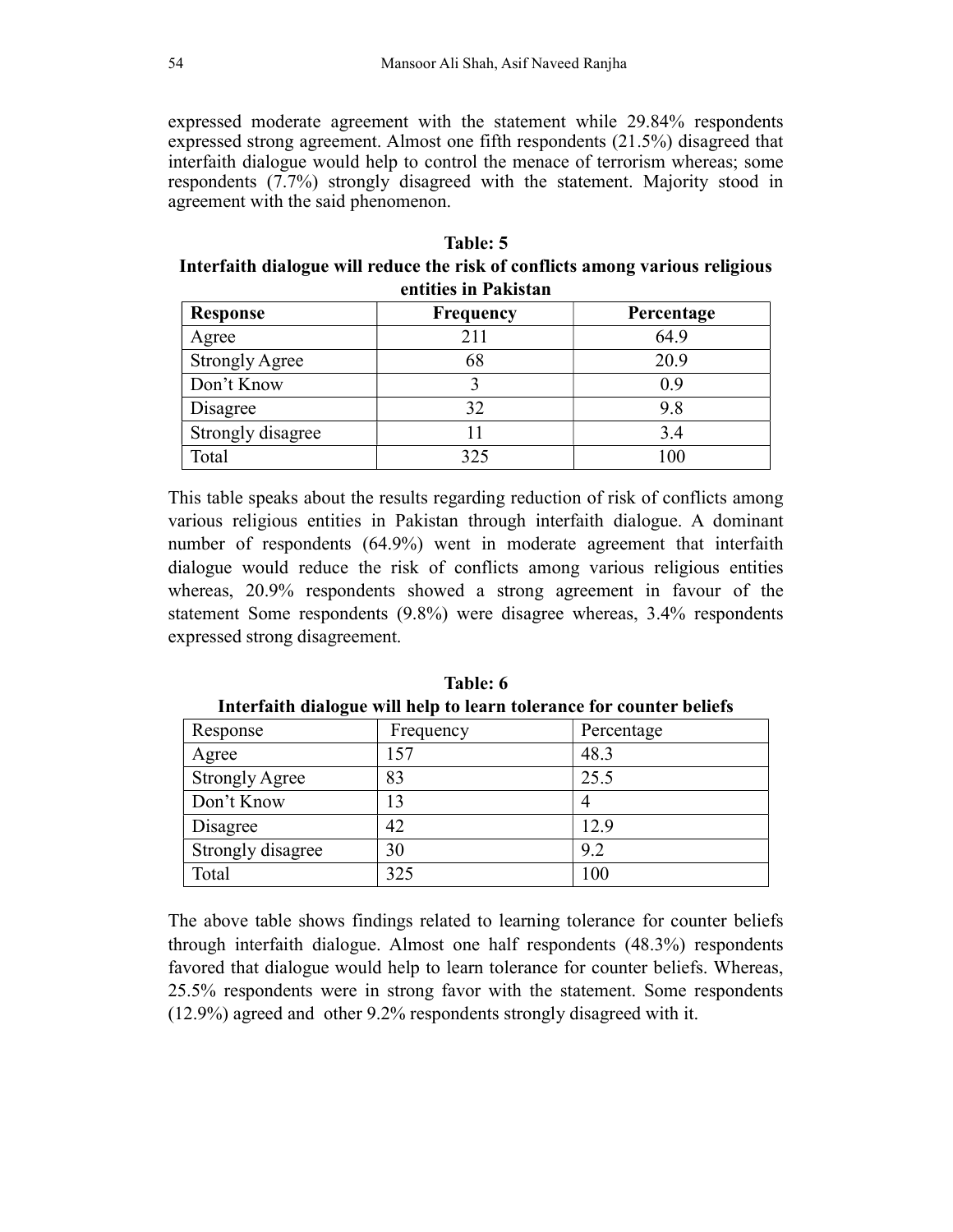| L CODUNDIDINIU        |           |            |
|-----------------------|-----------|------------|
| Response              | Frequency | Percentage |
| Agree                 | 45        | 13.8       |
| <b>Strongly Agree</b> |           | 5.5        |
| Disagree              | 227       | 69.8       |
| Strongly disagree     | 35        | 10.8       |
| Total                 | 325       | 100        |

Table: 7 Teachers of madaris should take part in interfaith dialogue as their social responsibility

Table 7 goes to explain results about teachers of *madaris* should take part in interfaith dialogue as their social responsibility. Majority of the respondents (69.8%) disagreed and opined that teachers of madaris should not take part in interfaith dialogue.10.8% respondents strongly disfavored the statement. In contrast 13.8% respondents were in favor of taking part in dialogue process as their responsibility. While a small number of respondents (5.5%) stood in strong favor with the statement.

Mehta (2016) takes interfaith dialogue as a way for promoting understanding between people who belong from different beliefs. The majority of madrasa teacher respondents do not take interfaith dialogue as only way forward for establishing peace across country. This finding seems very close the discussion made by Krebs (2014) that considering only religion for dialogues to build peace can put blames for violence on religion. It can be witnessed from results of the study that the opinion of respondents is almost equally divided in favor and against on interfaith dialogue as an attempt to build an understanding for each other religion. This depicts that madrasa people somehow agree with the constructive effect of dialogue among religions. However, they go on to believe that only interfaith dialogue has not major role in mitigating terrorism from society. Present wave of terrorism in our society has nothing to do with the absence of interfaith dialogue. According to Mehta (2016), Kader also negates connection of violence with religion. Violence or terrorism could be is more connected with injustice, poverty and abandoning religious teachings. Yes, interfaith dialogue could be helpful to reduce the threats of conflicts and violence. Majority of respondents agree that dialogue can be helpful to respect other and to understand other religions. This seems an agreement to Khambali et al. (2013) that interfaith dialogue is a discussion leading towards understanding about others and their respect.

More than half respondents do not consider absence of interfaith dialogue as reason behind terrorism in Pakistan. While, nearly one fifth argue that absence of dialogue is main cause for terrorism. Old (2016) has also similar opinion that only interfaith dialogues cannot stop terrorism but he further argues in favour of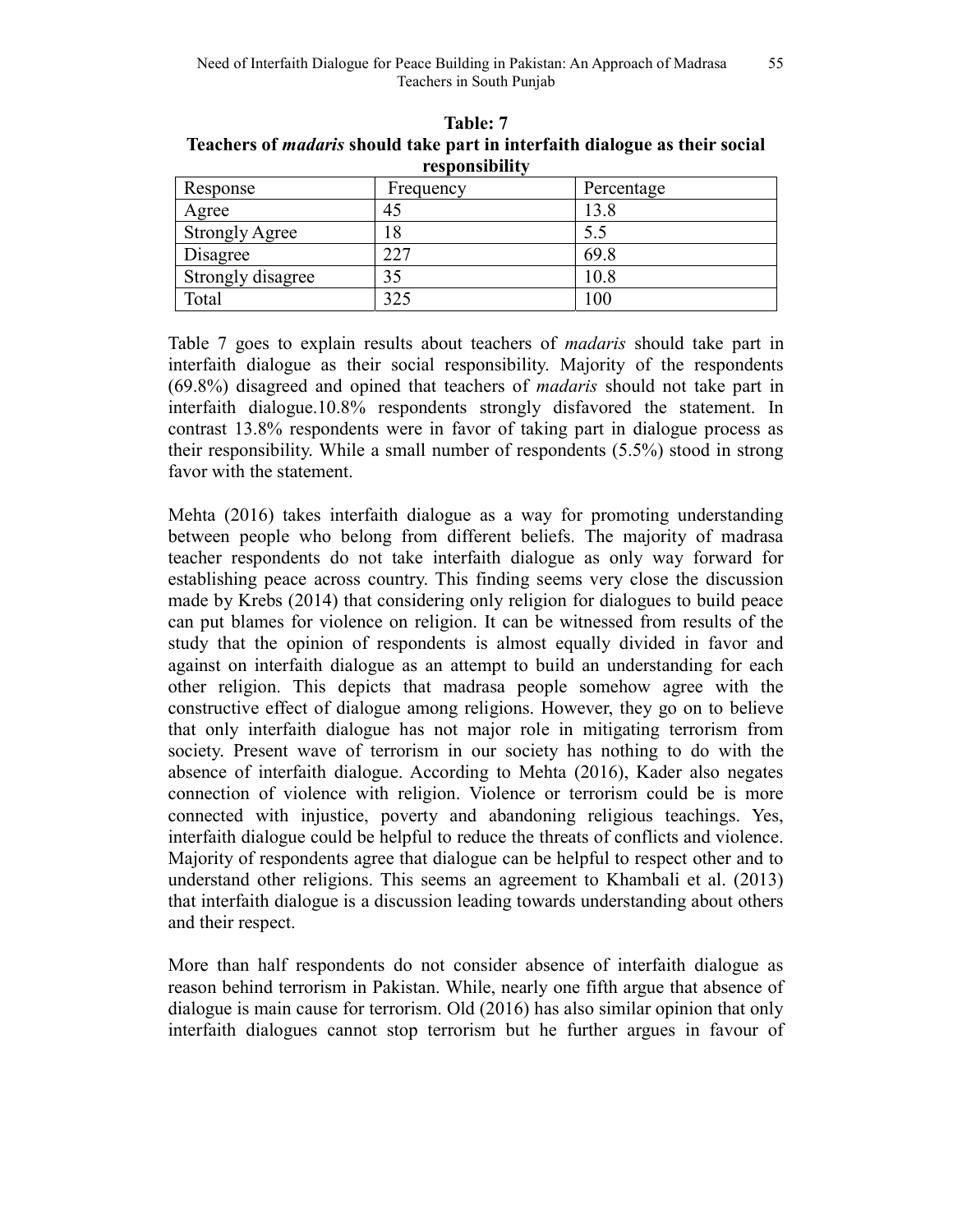dialogue as helpful tool for giving realistic responses when terrorism does happen. On the other hand majority of madrasa teachers considers interfaith dialogue helpful to control menace of terrorism. To them solution lies in addressing long standing social problems and needs of people. In contrary to this faculty from madaris think that risk for conflict among different religious entities in Pakistan may be reduced through dialogue and expression of disregard and disrespect could be prevented. Scheffler (2007) argues the same that non existence of interfaith dialogue is indication of no peace among different religions. Moreover, environment of tolerance can be cultivated for people of counter belief. This is where they favour dialogue process to get some positive results. It was found that faculty of madaris don't consider themselves right person to get engaged in dialogue process rather renowned scholars with deeper understanding of comparative studies should get into this process to gain desired results.

## **Conclusions**

The findings of the study came up with the conclusion that majority of faculty members of madaris did not take interfaith dialogue as the only recipe to establish peace in Pakistan but teachers of madaris were largely favoring interfaith dialogue as tool to develop a sense of understanding and respect for each other faiths. The results of the study also depicted that present wave of terrorism in Pakistan was not because of the absence of effective interfaith dialogue process as dominant number of teachers in madaris did not link terrorism with absence of interfaith dialogue but in contrast majority of respondents acknowledged that interfaith dialogue would somehow help to reduce the menace of terrorism. The findings of the study also indicated that interfaith dialogue would be instrumental to reduce the risk of conflicts and tensions among divergent religious entities. It is also the part of conclusion that overwhelming majority of teachers of madaris considered interfaith dialogue as helpful to learn tolerance for counter beliefs. It was finally derived from the study findings that dominant majority of madrasa teachers took interfaith dialogue as non-responsibility on their credit. The findings of the study suggest that faculty of madaris should get interfaith-dialogue studies included in their curriculum as permanent part. It also depicts the need of state sponsored version of dialogue to develop uniformity for all stake holders.

#### References

- Abu-Nimer, M., & Kadayifci, A. (2011). Human rights and building peace: the case of Pakistani madrasas. The International Journal of Human Rights, 15(7), 1136-1159.
- Ahmad, I.-a.-D. (2008). Reflections on Inter/Intra-faith Dialog and Promotion of World Peace in the Light of Muslim Heritage. Paper presented at the 37th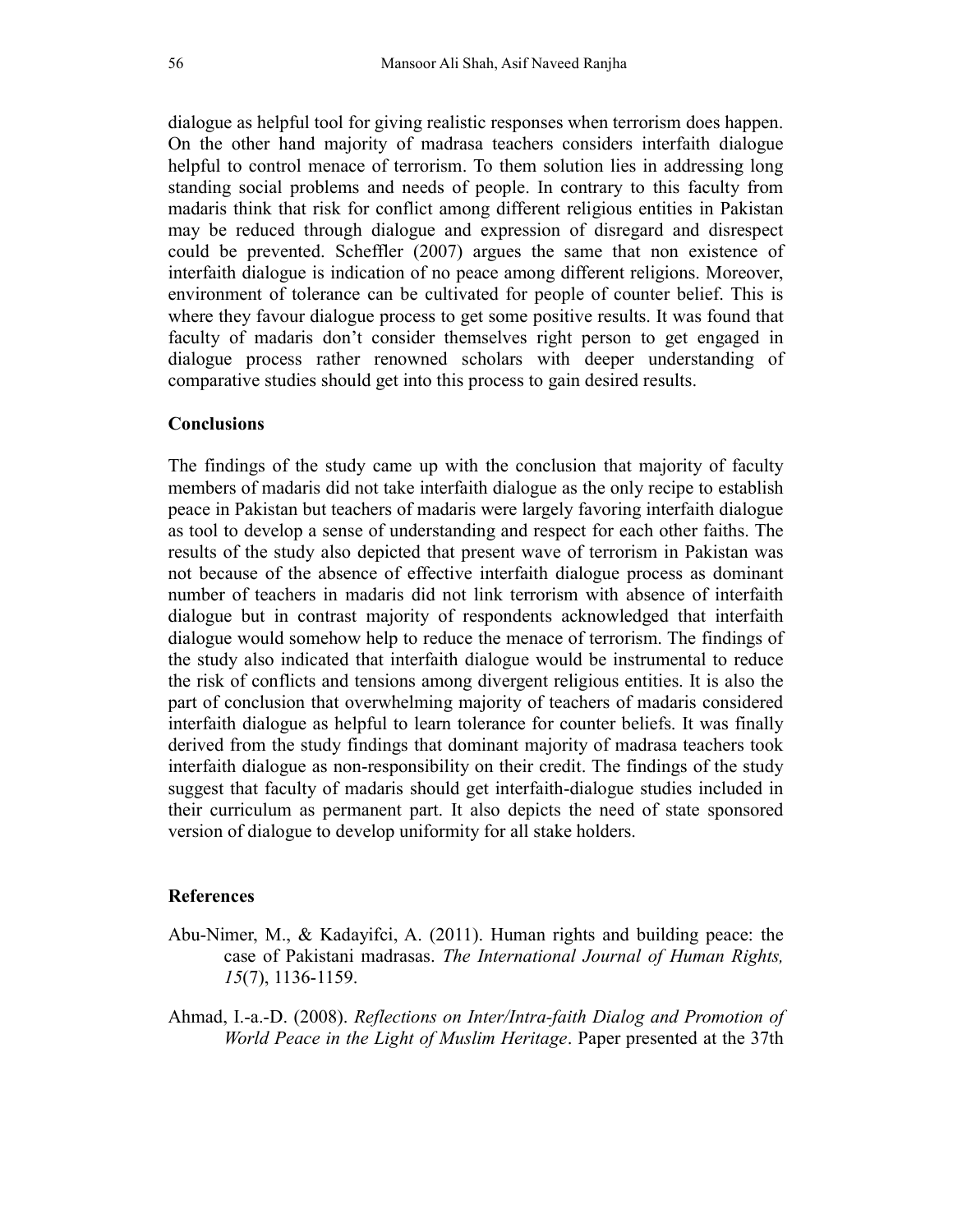Annual Conference of the Association of Muslim Social Scientists of North America (AMSS) "Crossing Boundaries: Mobilizing Faith, Diversity and Dialogue", Harvard Divinity School, Harvard University Cambridge, MA.

- Ahmad, M. R. (2013). Entrepreneurial Attitude Among Madrassa Students In Pakistan. MPhil, The Islamia University of Bahawalpur.
- Ahmed, R., Dahar, R. T., & Dahar, M. A. (2016). Tradition and Modernity of Madrassah Teachers: Academic and Professional Qualification, Teachers Training and Salaery in Punjab (Pakistan). Science International (Lahore), vol.28:2, pp.2079-2083.
- Ahmed, Z. S. (2009). Madrasa Education in the Pakistani Context: Challenges, Reforms and Future Directions. Peace Prints: South Asian Journal of Peace building, vol.2:1, pp.1-13.
- Ali, A. (2012). On interfaith dialogue, Dawn. Retrieved from https://www.dawn.com/ news/699551
- Ali, H., Mashhadi, A. F., & Khan, E. A. (2015). Role of Madrassa Education in Present Globalized Society: Perspectives of Religious Teachers of Southern Punjab. Pakistan Journal of Social Sciences (PJSS), vol.35:2, pp.609-618.
- Ali, M. M., & Kishore, D. K. (2014). Secular Attitude: a Study of Madrasa Students. Indian Journal of Applied Research, vol.4:11, pp.167-169.
- Arinze, F. C. (1990). The Church in Dialogue: Walking With Other Believers. USA: Ignatius Pr.
- Bano, M. (2007a). Beyond politics: The reality of a Deobandi madrasa in Pakistan. Journal of Islamic Studies, vol.18:1, pp.43-68.
- Bano, M. (2007b). Contesting ideologies and struggle for authority: State-madrasa engagement in Pakistan. Birmingham: International Development Department, University of Birmingham.
- Carr, F. (2014). Peace-building through Ecumenical and Interfaith Dialogue. Retrieved from https://scholar.google.com.pk/scholar?hl=en&as\_sdt=0% 2C5&q=Peace-building+through+Ecumenical+and+Interfaith+Dialogue+ Felicita+Carr&btnG=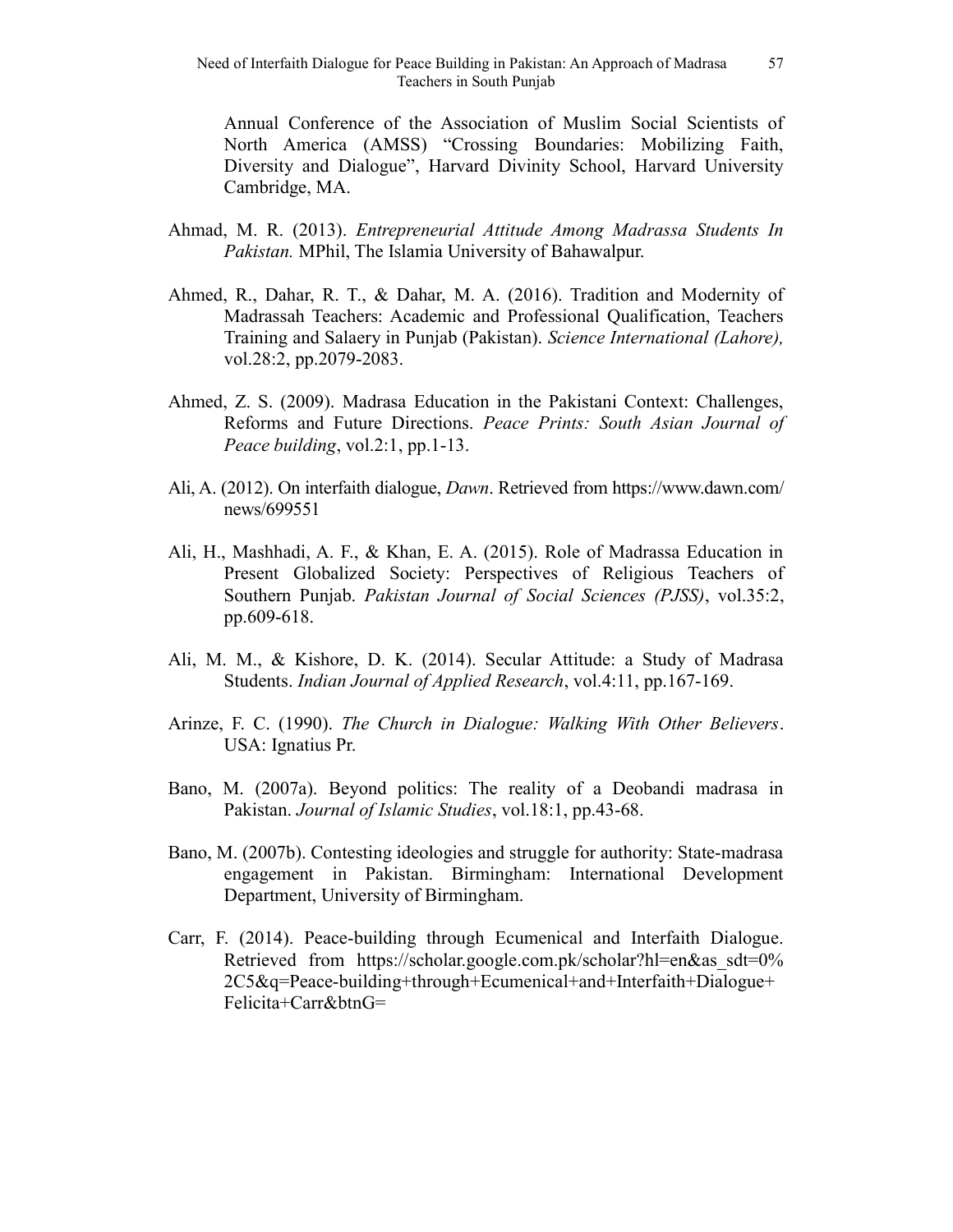- Castro, L. N. (2006). The Role of Education in Promoting Interfaith Cooperation. Paper presented at the Dialogue on Regional Interfaith Cooperation for Peace and Human Dignity, Cebu.
- Coleman, J. A. (2007). Inter-Religious Dialogue: Urgent Challenge and Theological Land-Mine. Paper presented at the The Slattery Lecture, at the University of Notre Dame Australia, Australia.
- Farjan, A. Y. (2013). Perception of Interafith Dialogue in Pakistan: A Study of the Past Twenty Years. Masters, International Islamic University, Islamabad.
- Hayat, U. (2012). Contemporary Clash of Civilization and Interfaith Dialogue. Paper Presented at the International Seerat Conference, The Islamia University of Bahawalpur.
- Huntington, S. P. (1997). The Clash of Civilizations and the Remaking of World Order. New Dehli: Penguin.
- Jami, N. (2012). *Interfaith Dialogue And Sirat-Unabi (PBUH)*. Paper presented at the International Seerat Conference, The Islamia University of Bahawalpur.
- Joyner, N., & Mengistus, B. (2012). Transforming Tolerance into Empathy: Cultural Imperatives in the Interfaith Dialogue. Paper Presented at the Global Awareness Society International 21st Annual Conference, New York.
- Karim, K. M., Saili, S. A. & Khambali, K. M. (2014). Role of Religious Leader in Interfaith Dialogue towards Conflict Resolution: An Islamic Perspective. International Journal of Education and Research, vol.2:6, pp.77-88.
- Kefa, A. K. & Moses, O. M. (2012). Mannual Inter-Religious Dialogue Nairobi-Westlands, Kenya: Franciscan Kolbe Press.
- Khambali, K. M., Sintang, S., Senin, N. & Shahrud-Din, S. (2013). Interfaith Dialogue in the Context of Comparative Religion. Middle-East Journal of Scientific Research, vol.14:12, pp.1599-1612.
- Khan, M. W. (2015). Islam and Peace. India: Goodword.
- Koreshi, S. M. (2001). New World Order: Western Fundamentalism in Action. Islamabad: Institute of Policy Studies.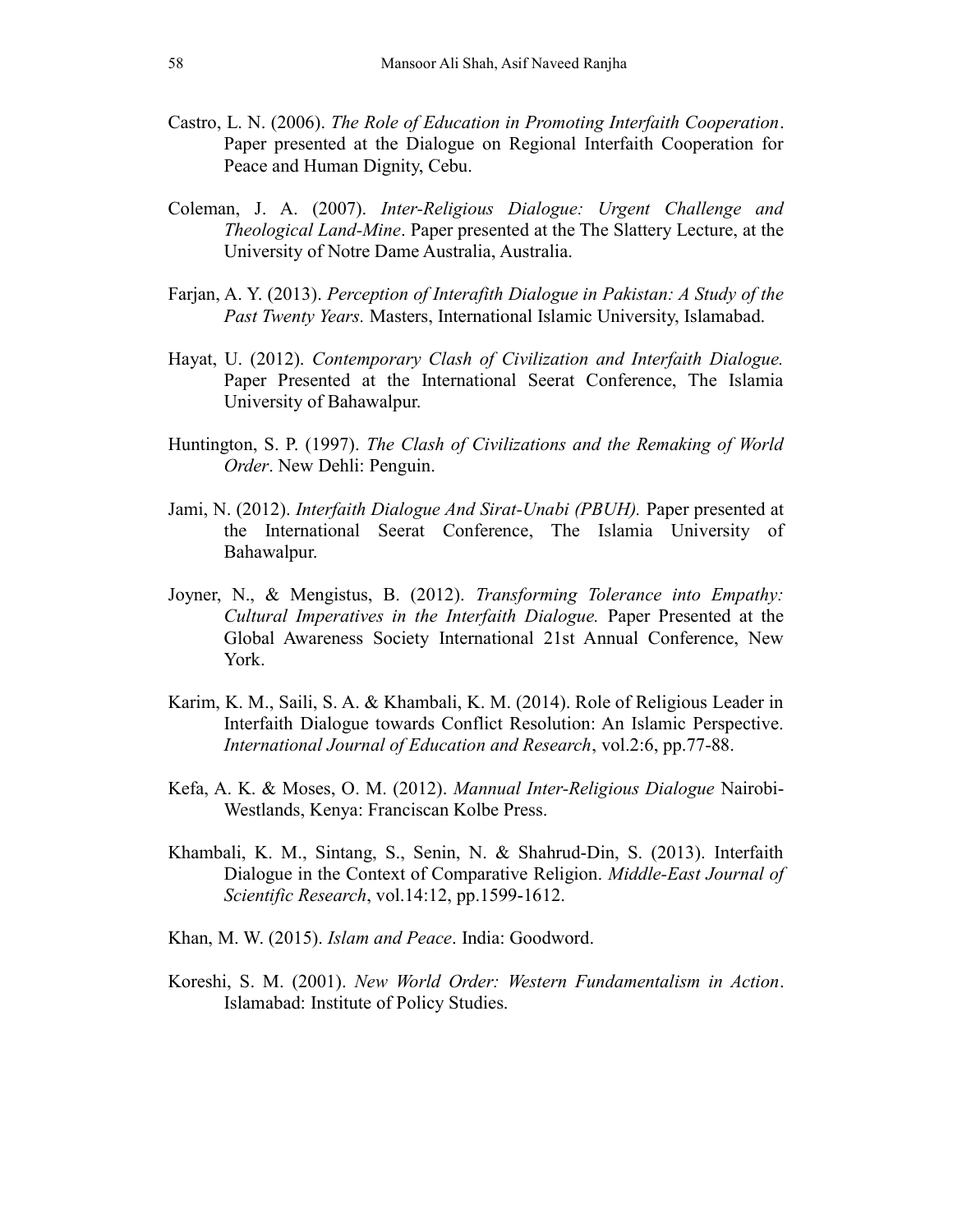- Krebs, S. R. (2014). Voices of Interfaith Dialogue: A Phenomenological Analysis. Colorado State University.
- Kurucan, A., & Erol, M. K. (2012). Dialogue in Islam. Quran-Sunnah-History. London: Dialogue Society.
- Mahmood, M. R., & Ghauri, I. u. R. (2013). Inter-Faith Dialogue in Pakistan: An Analysis of Historical Tradition and Contemporary Challenges. Al-Adwa, vol.47:32, pp.51-64.
- Mehta, M. (2016). Promoting Peace through Interfaith Dialogue, Gulf News. Retrieved from: https://gulfnews.com/lifestyle/promoting-peace-throughinterfaith-dialogue-1.1945015
- Nadvi, S. S. (2012). Interfaith Dialogue in the Light of Sirah of The Prophet. Paper presented at the International Seerat Conference, The Islamia University of Bahawalpur.
- Old, J. P. (2016). Interfaith Dialogue in a Complicated World. The Cresst (Lent), vol.79:3, p.5.
- Ramzan, M. (2015). Sectarian landscape, Madrasas and Militancy in Punjab. Journal of Political Studies, vol.22:2, pp.421-436.
- Rasul, A. (2009). The Role of Religion in Peace Making. Paper Presented at the CSID 10th Annual Conference, Sheraton Crystal City Hotel, USA.
- Sahin, Z. (2009). Interfaith Dialogue Organizations as Actors of Peace Building: Case of Rumi Forum. Paper presented at the Conference titled "Islam in the Age of Global Challenges". Washington, DC.
- Sanaullah, M. (2014). Interfaith Dialogue in Islam: A Scriptural Scrutiny. Journal of Humanities and Social Sciences, vol.19:3, pp.86-91.
- Scheffler, T. (2007). Interreligious Dialogue and Peacebuilding. Die Friedens-Warte, vol.82:2/3, pp.173-187.
- The Express Tribune (3 August 2015). Number Crunching: Nearly half of Punjab's Seminaries are Unregistered, The Express Tribune. Retrieved from: https://tribune.com.pk/story/931249/number-crunching-nearly-halfof-punjabs-seminaries-are-unregistered/